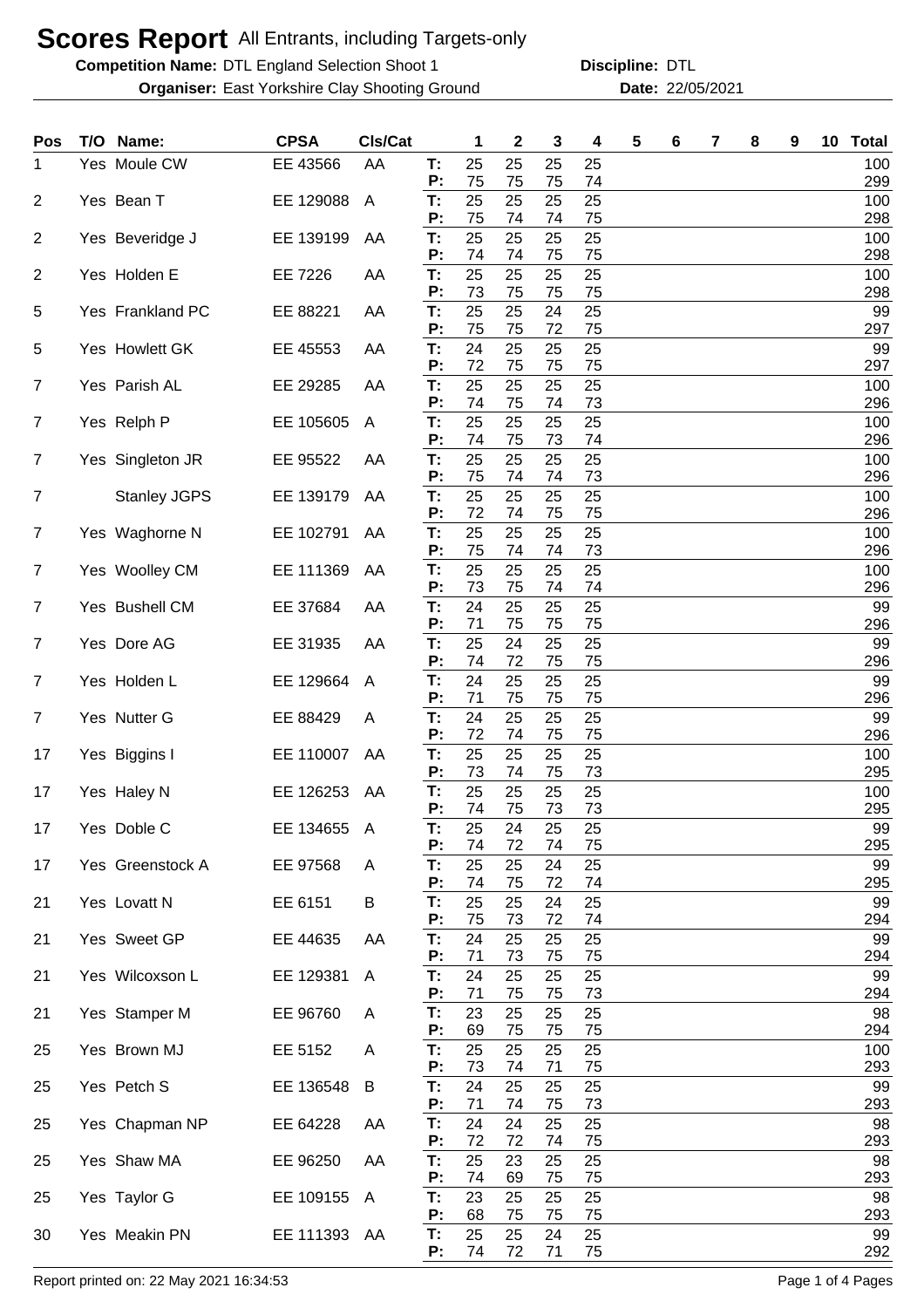**Competition Name: DTL England Selection Shoot 1 Competition Construction Shoot 1** Discipline: DTL

**Organiser:** East Yorkshire Clay Shooting Ground **22001 Date: 22/05/2021** 

**Discipline:**

| Pos | T/O Name:          | <b>CPSA</b>  | CIs/Cat        |          | 1              | 2              | 3              | 4              | 5 | 6 | 7 | 8 | 9 | 10 Total         |
|-----|--------------------|--------------|----------------|----------|----------------|----------------|----------------|----------------|---|---|---|---|---|------------------|
| 30  | Yes Priestman D    | EE 122880    | AA             | T:<br>Ρ: | 25<br>74       | 24<br>71       | 25<br>74       | 25<br>73       |   |   |   |   |   | 99<br>292        |
| 30  | Yes Adams JM       | EE 12635     | AA             | Т:       | 25             | 25             | 25             | 23             |   |   |   |   |   | 98               |
| 30  | Yes Sant P         | EE 125165    | $\overline{A}$ | P:<br>T: | 73<br>25       | 75<br>25       | 75<br>24       | 69<br>24       |   |   |   |   |   | 292<br>98        |
|     |                    |              |                | P:       | 75             | 74             | 71             | 72             |   |   |   |   |   | 292              |
| 34  | Yes Cannon P       | EE 9386      | Α              | Т:<br>P: | 25<br>73       | 25<br>74       | 25<br>72       | 24<br>72       |   |   |   |   |   | 99<br>291        |
| 34  | Yes Gill L         | EE 127545    | A              | T:<br>Ρ: | 24<br>69       | 25<br>75       | 25<br>75       | 25<br>72       |   |   |   |   |   | 99<br>291        |
| 34  | Yes Holden RJ      | EE 7228      | A              | T:<br>P: | 24<br>70       | 25<br>73       | 25<br>74       | 25<br>74       |   |   |   |   |   | 99<br>291        |
| 34  | Yes Kitchen S      | EE 82169     | AA             | T:<br>Ρ. | 25<br>73       | 25<br>75       | 24<br>71       | 25<br>72       |   |   |   |   |   | 99<br>291        |
| 34  | Yes Dietz R        | EE 125714    | AA             | T:<br>Ρ. | 25<br>74       | 24<br>71       | 24<br>71       | 25<br>75       |   |   |   |   |   | 98<br>291        |
| 34  | Yes Whitehead SM   | EE 108175    | AA             | T:<br>Р: | 25<br>75       | 24<br>70       | 24<br>71       | 25<br>75       |   |   |   |   |   | 98<br>291        |
| 34  | Yes Haines RJ      | EE 116979    | AA             | Т:       | 25<br>75       | 24<br>72       | 25             | 23             |   |   |   |   |   | 97<br>291        |
| 41  | Yes Kitchen CL     | EE 118936    | A              | Р:<br>T: | 25             | 24             | 75<br>25       | 69<br>25       |   |   |   |   |   | 99               |
| 41  | Yes Beedan M       | EE 90262     | AA             | Ρ:<br>T: | 73<br>24       | 71<br>25       | 72<br>25       | 74<br>24       |   |   |   |   |   | 290<br>98        |
|     | Yes Gardener SM    |              |                | Ρ:<br>T: | 72<br>25       | 74<br>24       | 74             | 70<br>24       |   |   |   |   |   | 290<br>98        |
| 41  |                    | EE 100330    | AA             | Ρ:       | 71             | 72             | 25<br>75       | 72             |   |   |   |   |   | 290              |
| 41  | Yes Fair T         | EE 114463    | AA             | T:<br>Ρ: | 24<br>72       | 23<br>69       | 25<br>74       | 25<br>75       |   |   |   |   |   | 97<br>290        |
| 45  | Yes Collett E      | EE 99856     | A              | T:<br>P: | 25             | 24             | 24             | 25             |   |   |   |   |   | 98               |
| 45  | Yes Hurstfield T   | EE 29411     | B              | T:<br>P: | 73<br>25<br>72 | 72<br>24<br>70 | 71<br>25<br>75 | 73<br>24<br>72 |   |   |   |   |   | 289<br>98<br>289 |
| 45  | Yes Pain C         | EE 99155     | A              | T:       | 24             | 25             | 24             | 25             |   |   |   |   |   | 98               |
| 45  | Yes Titterington J | EE 127613    | A              | Ρ:<br>T: | 71<br>25       | 74<br>24       | 72<br>24       | 72<br>25       |   |   |   |   |   | 289<br>98        |
| 49  | Yes Moore IM       | EE 92242     | AA             | Ρ:<br>Т: | 74<br>25       | 72<br>25       | 70<br>25       | 73<br>24       |   |   |   |   |   | 289<br>99        |
| 49  | Yes Price SH       | EE 139293    | B              | P:<br>T: | 73<br>25       | 72<br>25       | 73<br>24       | 70<br>24       |   |   |   |   |   | 288<br>98        |
| 49  | Yes Barnett J      | EE 6247      | A              | Ρ.<br>T: | 73<br>23       | 74<br>25       | 69<br>25       | 72<br>24       |   |   |   |   |   | 288<br>97        |
|     | Yes Jeminson M     |              |                | P:<br>T: | 68<br>24       | 75<br>25       | 74<br>24       | 71<br>24       |   |   |   |   |   | 288<br>97        |
| 49  |                    | EE 128899    | AA             | P:       | 72             | 74             | 72             | 70             |   |   |   |   |   | 288              |
| 49  | Yes Taberner DA    | EE 11531     | A              | Т.<br>P: | 25<br>74       | 23<br>68       | 25<br>75       | 24<br>71       |   |   |   |   |   | 97<br>288        |
| 54  | Yes Laverick JM    | EE 118908    | A              | Т.<br>P: | 25<br>71       | 25<br>72       | 24<br>69       | 25<br>75       |   |   |   |   |   | 99<br>287        |
| 55  | Yes Allen KA       | EE 116558    | B              | T:<br>P: | 25<br>73       | 24<br>72       | 24<br>70       | 24<br>71       |   |   |   |   |   | 97<br>286        |
| 55  | Yes Osborne P      | EE 130791 A  |                | Т:<br>Ρ. | 24<br>71       | 25<br>74       | 24<br>71       | 24<br>70       |   |   |   |   |   | 97<br>286        |
| 55  | Yes Paley MJ       | EE 139723 AA |                | T:       | 24<br>70       | 23<br>69       | 25<br>73       | 25             |   |   |   |   |   | 97<br>286        |
| 55  | Yes Ruane J        | EE 129118 A  |                | Ρ.<br>T: | 25             | 24             | 24             | 74<br>24       |   |   |   |   |   | 97               |
| 55  | Yes Turnes GR      | EE 90649     | A              | Ρ:<br>T: | 74<br>24       | 69<br>25       | 71<br>24       | 72<br>24       |   |   |   |   |   | 286<br>97        |
| 55  | Yes Weaver K       | EE 130519 A  |                | Ρ:<br>Т. | 71<br>23       | 73<br>24       | 71<br>25       | 71<br>25       |   |   |   |   |   | 286<br>97        |
|     |                    |              |                | Р:       | 68             | 71             | 73             | 74             |   |   |   |   |   | 286              |

Report printed on: 22 May 2021 16:34:53 Page 2 of 4 Pages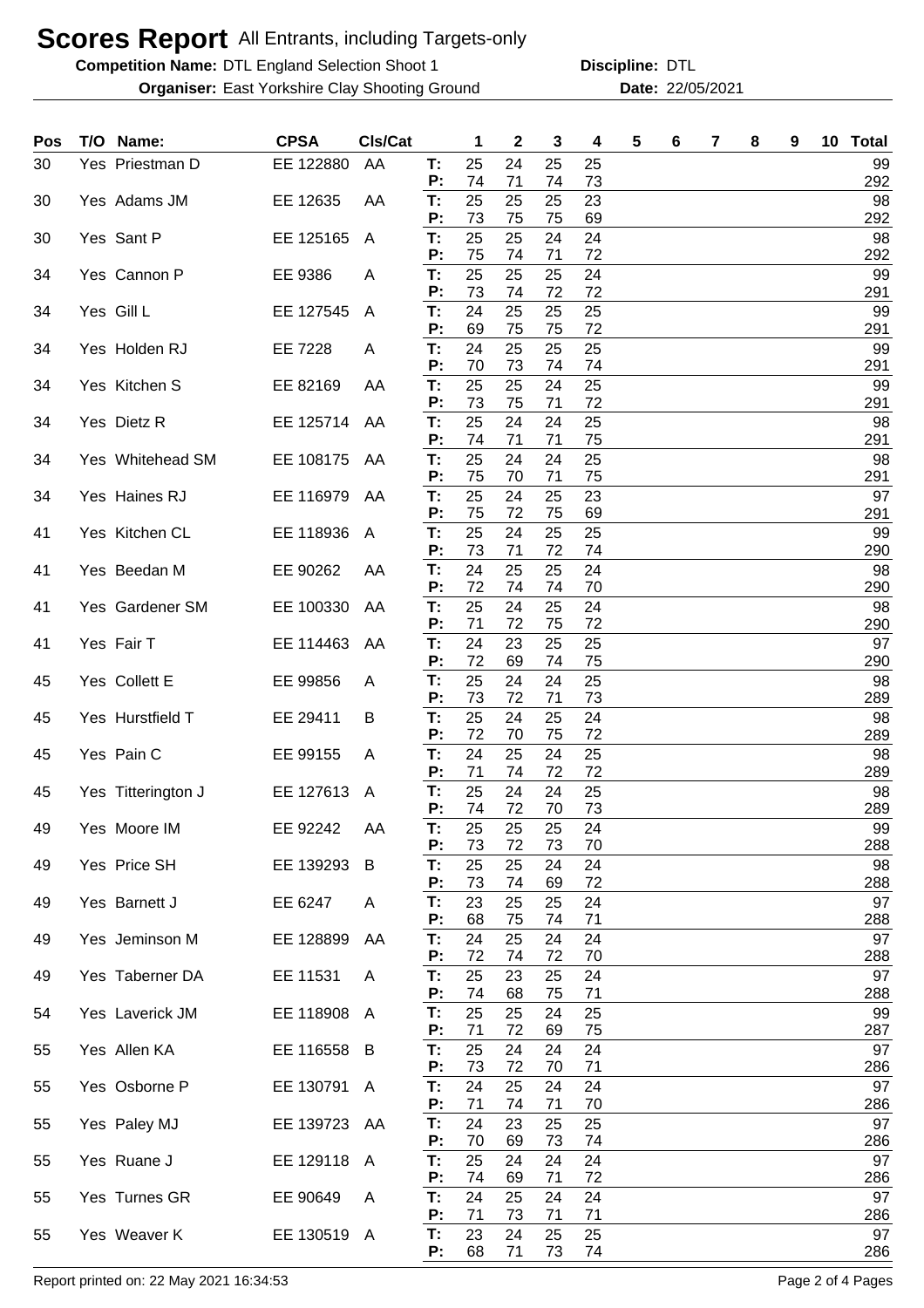**Competition Name: DTL England Selection Shoot 1 Competition Construction Shoot 1** Discipline: DTL

**Organiser:** East Yorkshire Clay Shooting Ground **22001 Date: 22/05/2021** 

**Discipline:**

| Pos | T/O Name:        | <b>CPSA</b> | Cls/Cat        |          | 1        | 2        | 3        | 4        | 5 | 6 | 7 | 8 | 9 | 10 Total  |
|-----|------------------|-------------|----------------|----------|----------|----------|----------|----------|---|---|---|---|---|-----------|
| 55  | Yes Neal PJ      | EE 32440    | AA             | T.<br>P: | 25<br>74 | 23<br>68 | 23<br>69 | 25<br>75 |   |   |   |   |   | 96<br>286 |
| 62  | Yes Weston C     | EE 67724    | A              | T:<br>P: | 25<br>73 | 25<br>73 | 24<br>69 | 24<br>70 |   |   |   |   |   | 98<br>285 |
| 62  | Yes Douglas I    | EE 33433    | A              | T:<br>P: | 24<br>71 | 24<br>70 | 25<br>72 | 24<br>72 |   |   |   |   |   | 97<br>285 |
| 62  | Yes Fiddler S    | EE 84815    | A              | T:<br>Ρ. | 24<br>72 | 24<br>69 | 25<br>74 | 24<br>70 |   |   |   |   |   | 97<br>285 |
| 62  | Yes Sayles G     | EE 119513   | AA             | T:<br>Ρ. | 24<br>72 | 25<br>74 | 25<br>75 | 22<br>64 |   |   |   |   |   | 96<br>285 |
| 66  | Yes Fowler N     | EE 89370    | A              | T:<br>Ρ. | 23<br>66 | 25<br>73 | 25<br>74 | 24<br>71 |   |   |   |   |   | 97<br>284 |
| 66  | Yes Taylor WA    | EE 140455   | B              | T:<br>Ρ: | 24<br>69 | 23<br>67 | 25<br>74 | 25<br>74 |   |   |   |   |   | 97<br>284 |
| 66  | Yes Magill D     | EE 43830    | A              | T:<br>Ρ. | 24<br>71 | 25<br>75 | 23<br>67 | 24<br>71 |   |   |   |   |   | 96<br>284 |
| 69  | Yes Ayshford J   | EE 128715   | A              | T:<br>Ρ: | 23<br>65 | 25<br>75 | 24<br>70 | 25<br>73 |   |   |   |   |   | 97<br>283 |
| 69  | Yes Greening L   | EE 137724   | C              | T:<br>P: | 25<br>73 | 24<br>70 | 25<br>73 | 23<br>67 |   |   |   |   |   | 97<br>283 |
| 69  | Yes Kirby S      | EE 95341    | A              | T:<br>Ρ: | 24<br>72 | 24<br>69 | 23<br>68 | 25<br>74 |   |   |   |   |   | 96<br>283 |
| 72  | Yes Chapple RJ   | EE 668      | A              | T:<br>Ρ: | 23<br>66 | 25<br>73 | 24<br>69 | 25<br>74 |   |   |   |   |   | 97<br>282 |
| 72  | Yes Paley A      | EE 86856    | A              | T:<br>Ρ: | 25<br>74 | 24<br>72 | 23<br>68 | 24<br>68 |   |   |   |   |   | 96<br>282 |
| 72  | Yes Warburton T  | EE 138420   | $\overline{A}$ | T:<br>P: | 24<br>71 | 24<br>70 | 24<br>69 | 24<br>72 |   |   |   |   |   | 96<br>282 |
| 72  | Yes Greenwood P  | EE 111034   | A              | T:<br>P: | 23<br>69 | 24<br>70 | 23<br>69 | 25<br>74 |   |   |   |   |   | 95<br>282 |
| 76  | Yes Taplin CB    | EE 137290   | B              | T:<br>P: | 24<br>70 | 24<br>70 | 24<br>70 | 25<br>71 |   |   |   |   |   | 97<br>281 |
| 76  | Yes Sampson O    | EE 135380   | A              | T:<br>P: | 23<br>68 | 24<br>70 | 24<br>70 | 25<br>73 |   |   |   |   |   | 96<br>281 |
| 76  | Yes Bradnam J    | EE 1705     | A              | T:<br>P: | 24<br>72 | 23<br>68 | 24<br>69 | 24<br>72 |   |   |   |   |   | 95<br>281 |
| 76  | Yes Driver P     | EE 141042 B |                | T:<br>Ρ: | 24<br>72 | 24<br>71 | 25<br>73 | 22<br>65 |   |   |   |   |   | 95<br>281 |
| 76  | Yes Roberts O    | EE 133449 A |                | T:<br>P: | 25<br>74 | 24<br>70 | 21<br>63 | 25<br>74 |   |   |   |   |   | 95<br>281 |
| 76  | Yes Jones C      | EE 102001   | B              | T:<br>P: | 24<br>72 | 21<br>63 | 24<br>71 | 25<br>75 |   |   |   |   |   | 94<br>281 |
| 82  | Yes Boardman S   | EE 134107   | B              | T:<br>P: | 25<br>72 | 25<br>71 | 25<br>71 | 23<br>66 |   |   |   |   |   | 98<br>280 |
| 82  | Yes Sharpstone J | EE 83454    | AA             | Т.<br>P: | 24<br>69 | 24<br>68 | 25<br>71 | 24<br>72 |   |   |   |   |   | 97<br>280 |
| 82  | Yes Milroy S     | EE 132049   | C              | T:<br>Ρ. | 25<br>73 | 22<br>66 | 24<br>69 | 24<br>72 |   |   |   |   |   | 95<br>280 |
| 82  | Yes Morris C     | EE 2308     | C              | T:<br>P: | 24<br>72 | 24<br>69 | 23<br>69 | 24<br>70 |   |   |   |   |   | 95<br>280 |
| 86  | Yes Baker MPR    | EE 136156   | A              | T:<br>P: | 24<br>70 | 24<br>70 | 23<br>66 | 25<br>73 |   |   |   |   |   | 96<br>279 |
| 87  | Yes Watkinson D  | EE 127060 A |                | T:       | 24<br>70 | 24<br>68 | 24<br>70 | 24       |   |   |   |   |   | 96<br>278 |
| 88  | Yes Pullman S    | EE 132899 A |                | P:<br>Т. | 25       | 24       | 24       | 70<br>22 |   |   |   |   |   | 95        |
| 88  | Yes Booth N      | EE 135057   | B              | P:<br>T: | 73<br>21 | 70<br>24 | 70<br>25 | 64<br>23 |   |   |   |   |   | 277<br>93 |
| 90  | Yes Canter W     | EE 141965 C |                | Ρ:<br>T: | 62<br>23 | 71<br>25 | 75<br>24 | 69<br>22 |   |   |   |   |   | 277<br>94 |
|     |                  |             |                | P:       | 66       | 74       | 71       | 65       |   |   |   |   |   | 276       |

Report printed on: 22 May 2021 16:34:53 Page 3 of 4 Pages